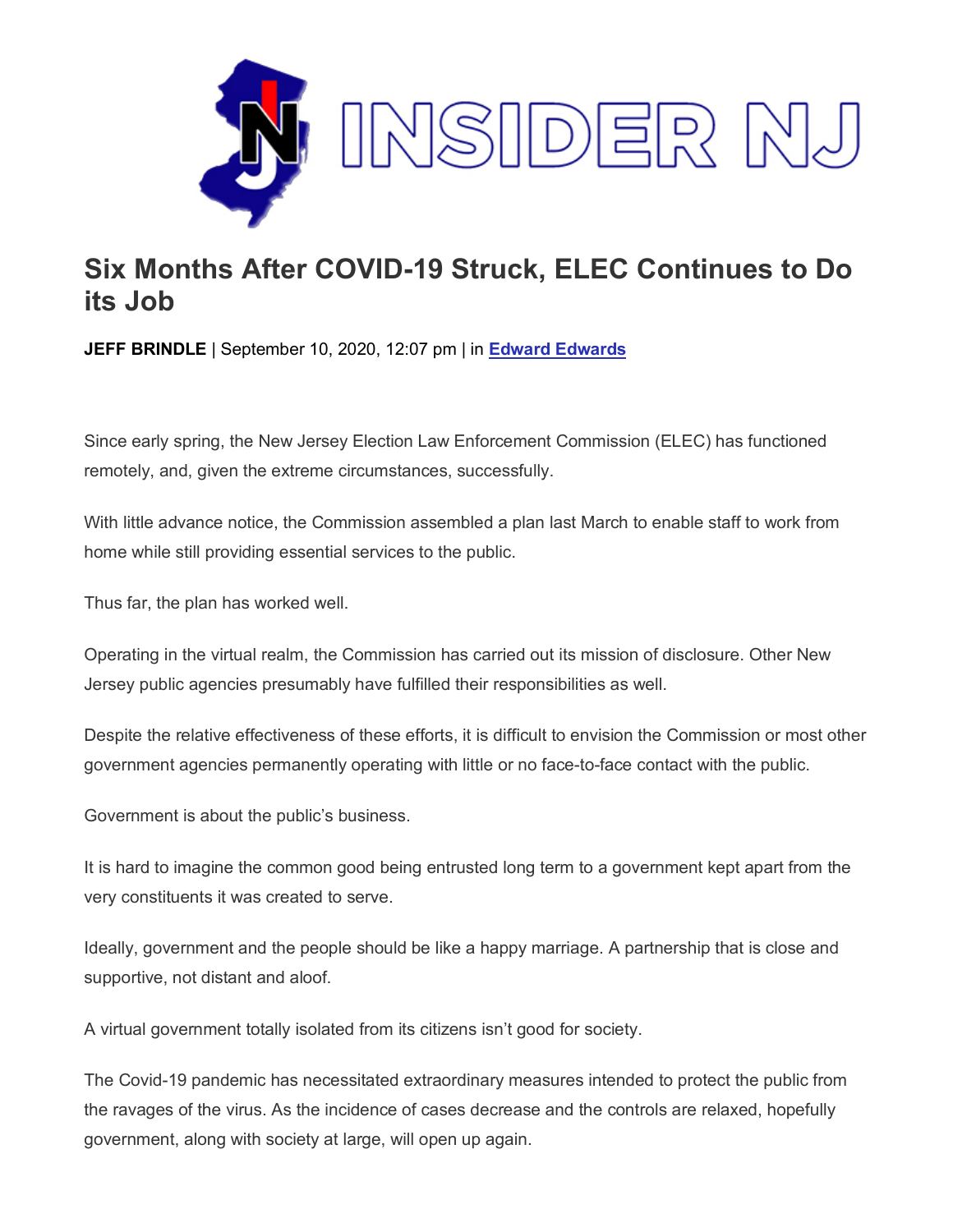In the meantime, the Commission will continue to apply its contingency plan for delivering important services to the public.

Candidates, committees, and lobbyists, as well as public contractors have been filing electronically, allowing the people timely, online access to reports.

Legal and Investigative functions have continued apace, with legal having proposed regulations to adopt new limits for the Gubernatorial Public Financing Program, thresholds for gubernatorial and nongubernatorial candidates and mandated electronic filing.

A public hearing, which under current circumstances will probably be held virtually, is planned for the Commission's October meeting. The Commission has been meeting and conducting its business online since April.

The pandemic has not stopped ELEC from continuing to publish a steady stream of analytical press releases, newsletters and other publications such as these columns and white paper research reports. These publications have kept policy makers, the news media and public abreast of political fund-raising efforts and trends, particularly how it has been affected by the virus.

The agency also has summarized activity by lobbyists and contractors in 2019, released a detailed analysis of the record-breaking 2017 legislative election, and soon will be unveiling a long-term analysis of activity by PACs.

While the staff has been able to fully carry out the functions of the Commission remotely, very importantly Compliance staff has continued to respond to phone calls from the public, dispensing guidance for the filing community. Unfortunately, in-person training seminars needed to be cancelled. However, training has been conducted through its webinar training program.

Thomas Jefferson believed that government works best that is closest to the people. Even the brilliant, inventive mind of Jefferson could not have imagined the today's technological capabilities that have been maintaining a high level of productivity despite the virus. Even if he did, however, I am sure Jefferson would not want an all-virtual government.

Even before the virus arrived, ELEC and other government agencies were doing far more things online compared to ten or 15 years ago. Gone are the days when candidates lined up to file their reports by hand.

Efiling of reports, webinars and the ability to download documents straight from the agency's website are among the time-saving conveniences ELEC now provides electronically in this hurried world.